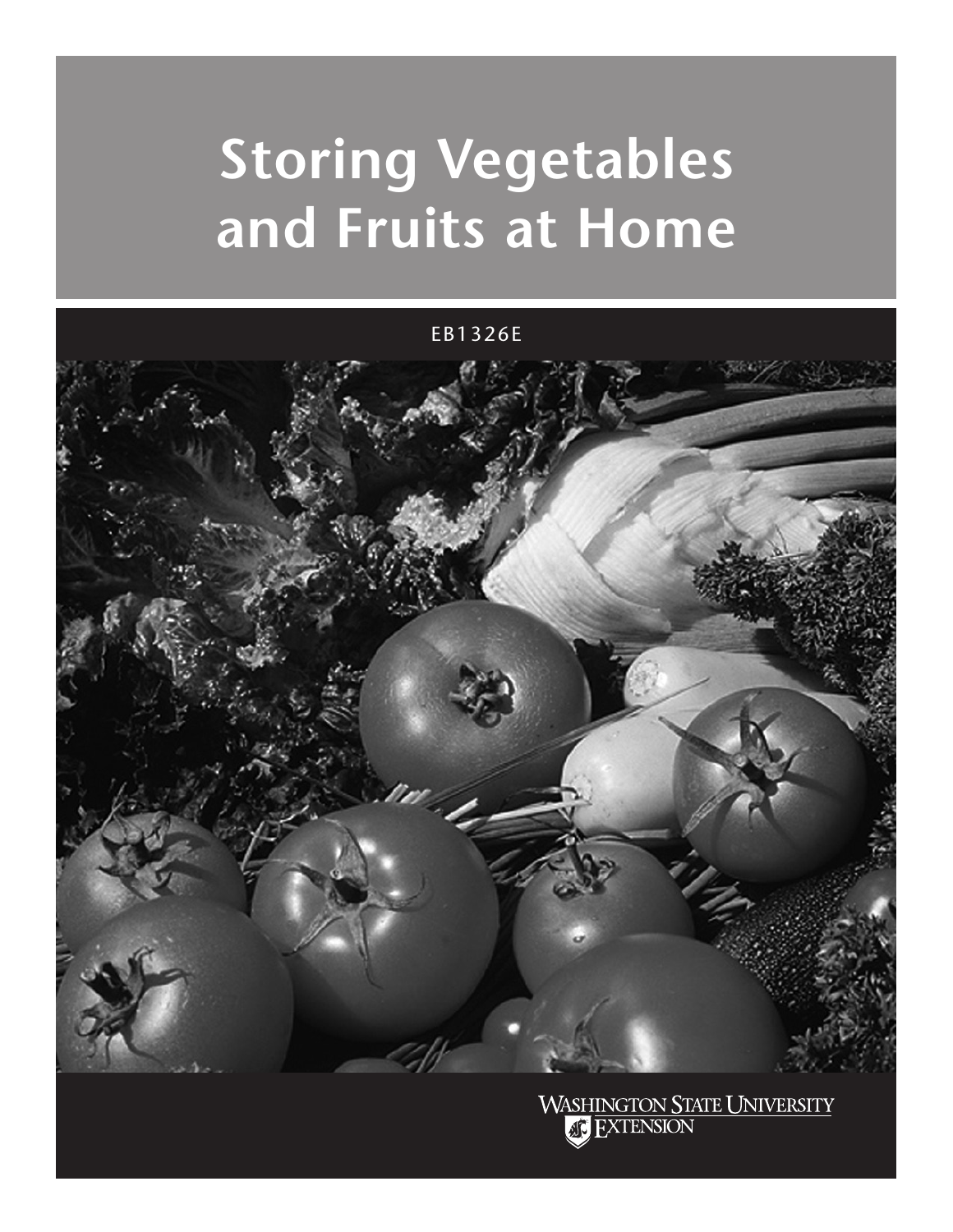## Storing Vegetables and Fruits at Home

Reviewed by Virginia "Val" Hillers, Extension Food Specialist, Department of Food Science and Human Nutrition, Washington State University

Many vegetables and fruits can be stored in pits, cellars or basements without refrigeration during cool fall and cold winter months. Successful storage, however, depends on providing the right temperature, humidity, and ventilation.

## Outdoor Storage

Produce that requires cool-to-cold moist surroundings can be stored outdoors in areas that are not prone to flooding. All outdoor storage has the disadvantage of being unaccessible sometimes and subject to damage by rodents and other vermin. A well-drained location is essential to prevent excessive accumulation of water.

Usually the produce must be insulated for protection from frost and fluctuating temperatures. Insulating materials commonly used are straw, hay, dry leaves, corn stalks, or wood shavings, and some soil. Be sure that the insulating materials used are not contaminated with pesticides.

#### In-Garden Storage

It is possible to leave some root crops, such as carrots, turnips, and parsnips in the garden where they grew, for part or all of the winter. (See fig. 1.) After the ground begins to freeze in the late fall, cover the root crops with a foot or more of mulch-straw, hay, or dry leaves. Do not place mulch on warm soil because doing so will cause vegetables to decay rapidly. Wait until the ground is cold.

Produce can be difficult to dig out of the frozen ground, but it will not be adversely affected until the temperature around the roots drops to 25˚F or less. Carrots are damaged at about 25˚F, but parsnips can stand somewhat lower temperatures.

If rodents are a problem, it may be wise to store produce in a buried container or an indoor storage area. One gopher can consume a whole row of carrots left in the ground.

Parsnips, horseradish, and turnips actually improve in flavor by light freezing. At temperatures between 28˚F and 34˚F, the starch changes to sugar.

Other crops, such as beets, cabbage, Chinese cabbage, cauliflower, celery, endive, cos or romaine lettuce, kale, leeks, and onions can withstand the early light frosts and can be stored for several weeks under a heavy mulch.

#### Mounds, Pits

Mounds or pits are a very economical way to store cabbage and root crops, such as carrots, beets, celeriac, kohlrabi, rutabagas, turnips, and winter radishes. (See fig. 2.)



Figure 1. In-garden storage.



Figure 2. Mound storage.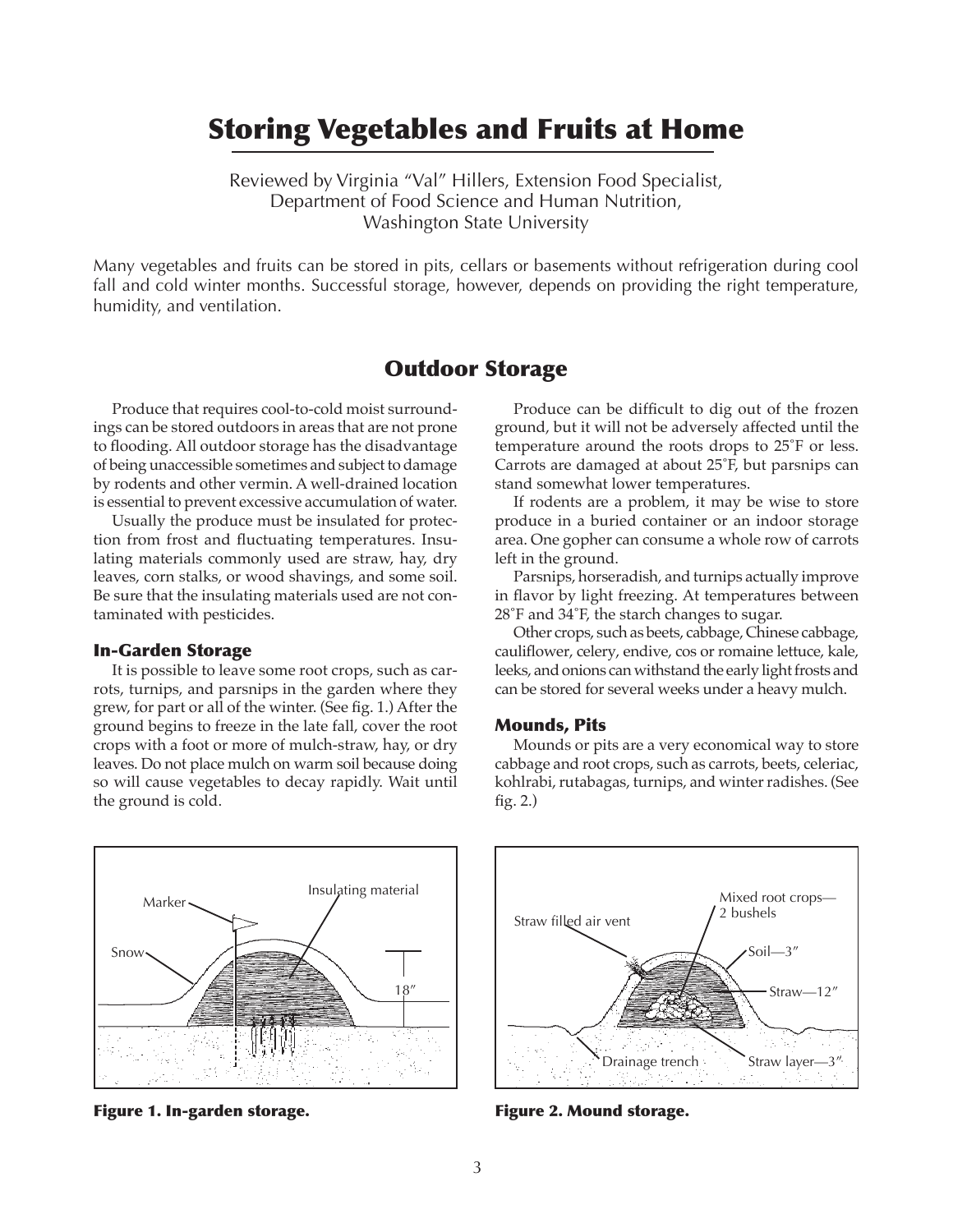Select a well-drained location, and cover the ground with an insulating mulch. Making a shallow excavation (from 6 to 10 inches deep) and placing the produce partly below the surface will ensure better frost protection, but it will also increase the danger of excess water. Place mulch over vegetables. A ditch around the storage perimeter will help remove surface water.

Vegetables keep very well in pits and mounds, but once these storage areas are opened all the produce should be removed. After it's removed, the produce will keep for 1 or 2 weeks at most. It does not keep as long after removal from storage as will freshly harvested produce.

Root crops can be mixed, but should be separated with mulch to prevent cross-transfer of odors. (See "Separating Fruits and Vegetables," ahead.)



Figure 3. Buried trash can storage.

#### Buried Containers

A 20-gallon trash can, buried in the ground, makes a convenient and economical storage for many kinds of vegetables. Metal cans are more rodent proof than plastic. (See fig. 3.)

Several holes should be made in the bottom to facilitate drainage. The container must be free of substances that might give off-flavor to the produce. **Never use drums or containers that might have held pesticides or other chemicals.**

An insulated box or other container can be buried in a well-drained area. Buried containers are more easily opened and closed than mounds and trenches. This type of storage could be located in a breezeway, shed, or garage for easier access and greater frost protection. However, if you plan to store food in or near a garage, you must more carefully wrap and protect the produce from car fumes, which produce easily picks up. (See fig. 4.)



Figure 4. Buried insulated box storage.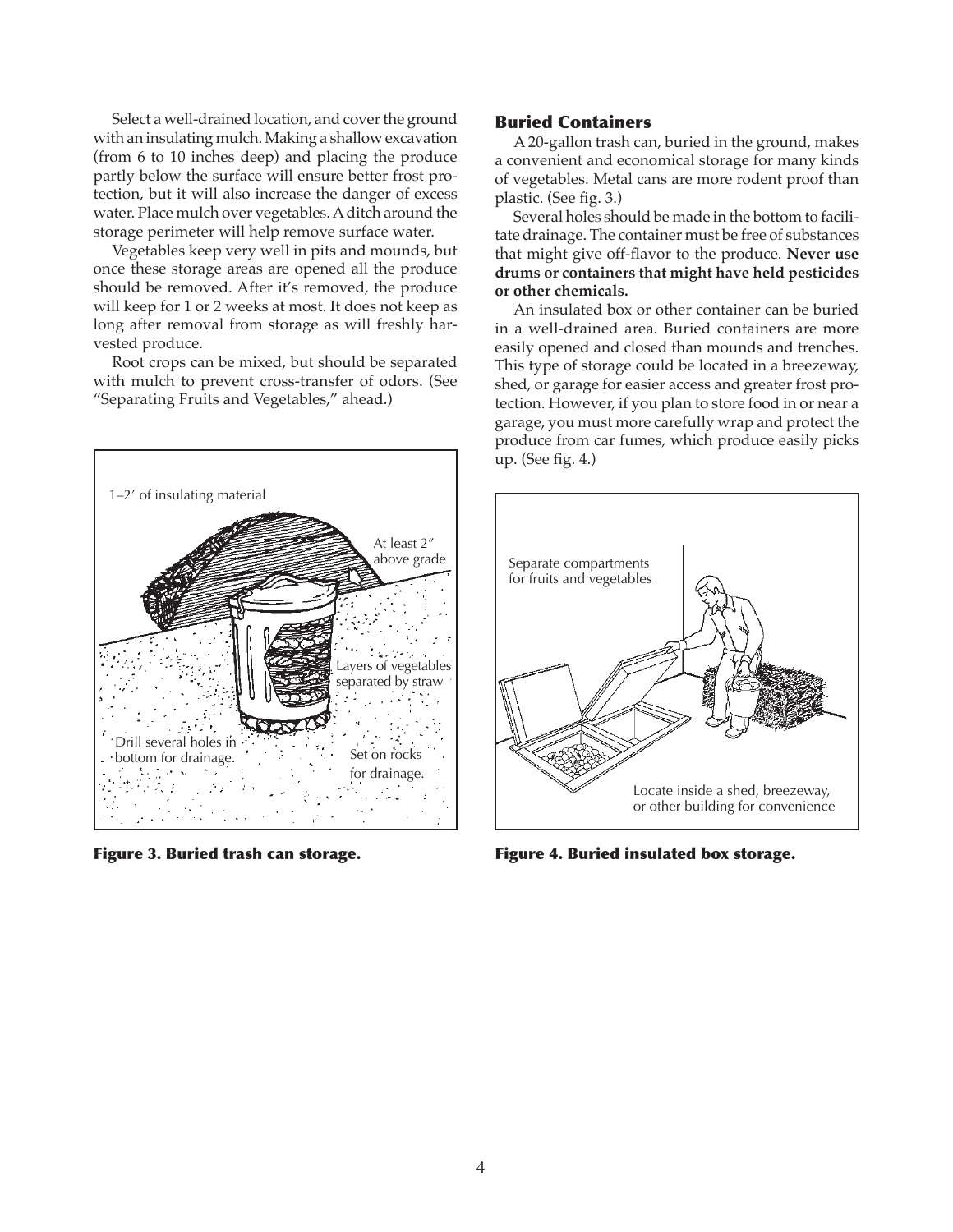## Indoor Storage Area

There are many areas in dwellings that naturally provide, or can be adapted to provide a variety of temperature and moisture conditions for storage. These include the attic, unheated rooms, the basement, or cellar. (See fig. 5)

Assess your own storage possibilities. Use a thermometer to monitor temperatures. Any spot that is sufficiently and evenly cool (32˚F–60˚F) can be adapted for some type of food storage. The relative humidity of these locations will also affect what type of produce can be stored.

Even basement window wells can be converted to small storage areas. They can provide cool, moderately moist conditions and can be used to store some types of apples or a variety of root crops. But be sure to separate the produce properly. (See "Separating Fruits and Vegetables," ahead.) Insulate produce with bales of hay or straw.

A pantry or unheated room is useful for short-term storage of potatoes and onions, and long-term storage of spices, vegetable oils, nuts, and commercially canned goods. Low storage temperatures extend the shelf life of dried foods, such as dried beans, herbs, dried fruits and vegetables, and the life of other products, such as coffee, flour, rice, pasta, and cereals.

Use containers with tight-fitting lids to keep humidity low and rodents and insects out. Guard against freezing when storing in unheated areas.

A warm storage area, such as an attic, can be a good environment in the fall for drying herbs, beans, walnuts, or hickory nuts.

#### Basement

A well-ventilated basement with central heating is generally dry and has a temperature range of 50˚F to 60˚F. It may be used for ripening tomatoes and for short-term storage of pumpkins, winter squash, potatoes, sweet potatoes, and onions.

If you will be storing only a small amount of produce, a refrigerator placed in one corner of the basement may be an excellent investment. It can be used for storing head lettuce, cauliflower or cabbage, or apples.



Figure 5. Areas in a house that could be used for storage.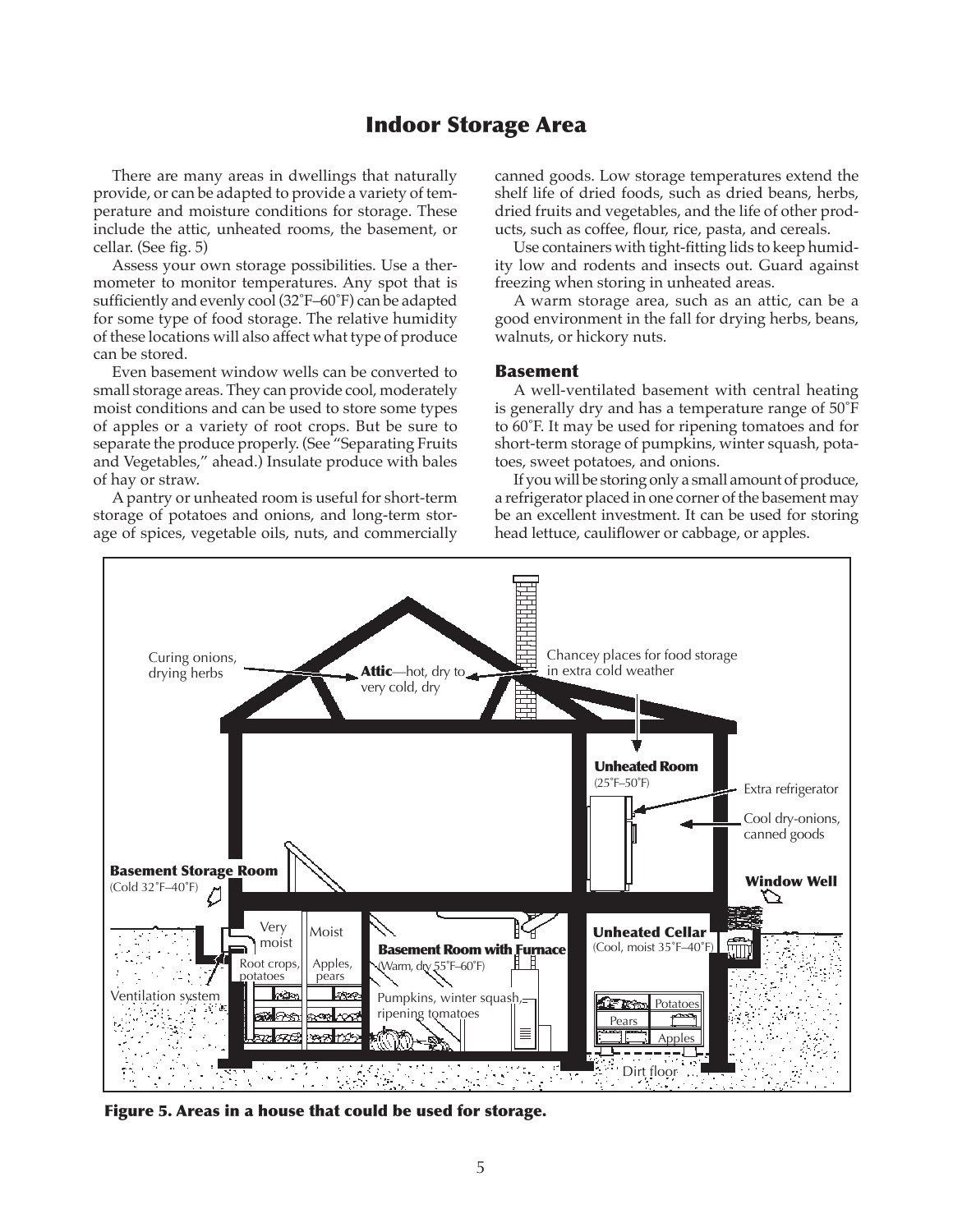#### Basement Storage Room

For long-term storage over winter you will need to partition off a room and insulate it to control temperature and moisture.

Build a storage room on the north or east side of the basement, if practical, and make sure there are no heating ducts or pipes running through it. You will need at least one window for cooling and ventilating the room. Two or more windows are desirable, particularly if the room is divided for separate storage of fruits and vegetables.

A room 4 x 4 x 6 feet is large enough for most households. An area 6 x 7 x 7 feet will hold approximately 30 bushels of produce—5 bushels per month for 6 months. An area  $8 \times 10 \times 7$  feet will hold approximately 60 bushels of produce—10 bushels per month for 6 months. (See fig. 6)

To deter rodents, carefully install sheathings or screens on the partition walls so there are no openings at the floor or ceiling. Young mice can crawl through a quarter-inch hole. (See fig. 7)

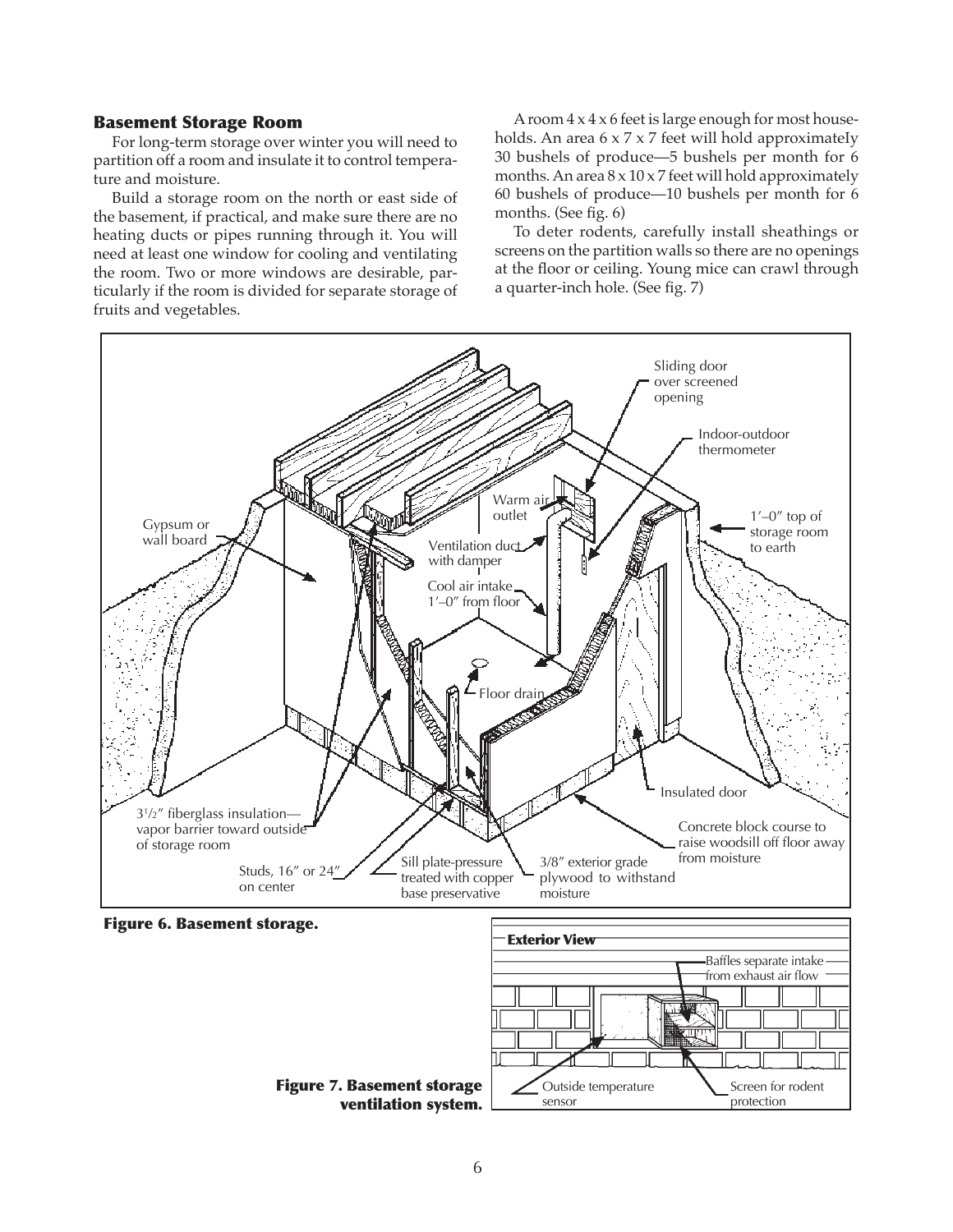## Managing a Storage Area

#### Regulating the Temperature

Proper temperatures are critical to long-term storage of vegetables and fruits. Improper temperatures, whether too cool or too warm, can cause rapid deterioration of produce quality.

Two reliable thermometers (preferably that record minimum and maximum temperatures) should be used to observe and regulate storage temperatures carefully. Place one thermometer in the coldest location of the basement or cellar, and place the other thermometer outdoors. Regulate storage temperature by opening and closing doors, windows, or other openings used as ventilators.

Outdoor temperatures well below 32˚F are necessary to cool storage air to 32˚F and to maintain that temperature. Once cooled to 32˚F, the temperature will rise again if ventilators are closed, even when outdoor temperature is about 25˚F. Close ventilators tightly whenever the outdoor temperature is higher than the storage temperature. Watch indoor and outdoor temperatures closely. In most regions, daily adjustment of ventilators is usually necessary to maintain desired storage temperatures.

The danger of overventilating during subfreezing weather is that stored products will freeze if you are not careful. For example, in a study made of an insulated storage cellar partly above ground, full ventilation both day and night was necessary to maintain a temperature of 32˚F if outdoor temperatures ranged between 18˚F and 30˚F during the day and dipped to 10˚F at night. If minimum temperature at night, with normal air movement, was 8˚F for 5 or 6 hours, the storage temperature dropped to 30˚F. During a night of high wind, however, a minimum of 12˚F cooled the cellar to 30˚F.

Keep a pail of water in the storage area in very cold weather as an "early warning system" as water will freeze before the crops. However, very low temperatures can cause chilling injury to some produce, like potatoes, and leave them unusable or increase decay.

#### Maintaining Proper Moisture

The proper humidity level is also very important to long-term storage and maintenance of good quality produce. This is generally measured as relative humidity, which is the percentage of moisture in the atmosphere at a given time as related to the maximum amount (100%) that could be retained at that temperature. A humidity level of 95% is almost rainfall and rather difficult to achieve indoors.

A relative humidity of 90%–95% is very moist and good for storage of potatoes and other root crops. A relative humidity of 60%–75% is dry and good for storage of pumpkins and other squash.

Two ways of maintaining proper humidity are first, to use water to raise the humidity of the storage air, and secondly, to use ventilated polyethylene bags and box liners. Moisture can be added to storage air by sprinkling the floor frequently, by placing large pans of water under fresh-air intake vents, by covering the floor with wet materials such as straw or odorless sawdust, or by a combination of these methods. However, these strategies will not prevent shriveling of root crops.

The easiest and most effective way to control moisture loss in root crops and in certain other crops is to put them in polyethylene bags or box liners. Cut many<br><sup>1</sup>/4- to <sup>3</sup>/8-inch holes in the sides of the bags or liners to permit ventilation. Tie the bags and fold over the tops of box liners, but do not seal them.

Excessive humidity is conducive to mold and decay organisms, if water droplets are allowed to form on the surface of the product. Plastic bags and liners used for moisture retention should always be perforated at regular intervals to permit air circulation and prevent condensation.

#### Sanitation

At least once a year, remove all containers from the storage area and clean and air them in the sun. The room itself should also be thoroughly aired, cleaned and washed down with a disinfectant, such as 10% chlorine bleach solution (1 cup bleach mixed with 9 cups water), to kill off any molds or bacteria that could lie dormant and ruin future crops.



Figure 8. Vegetable-Fruit temperature and humidity curing and storage guide.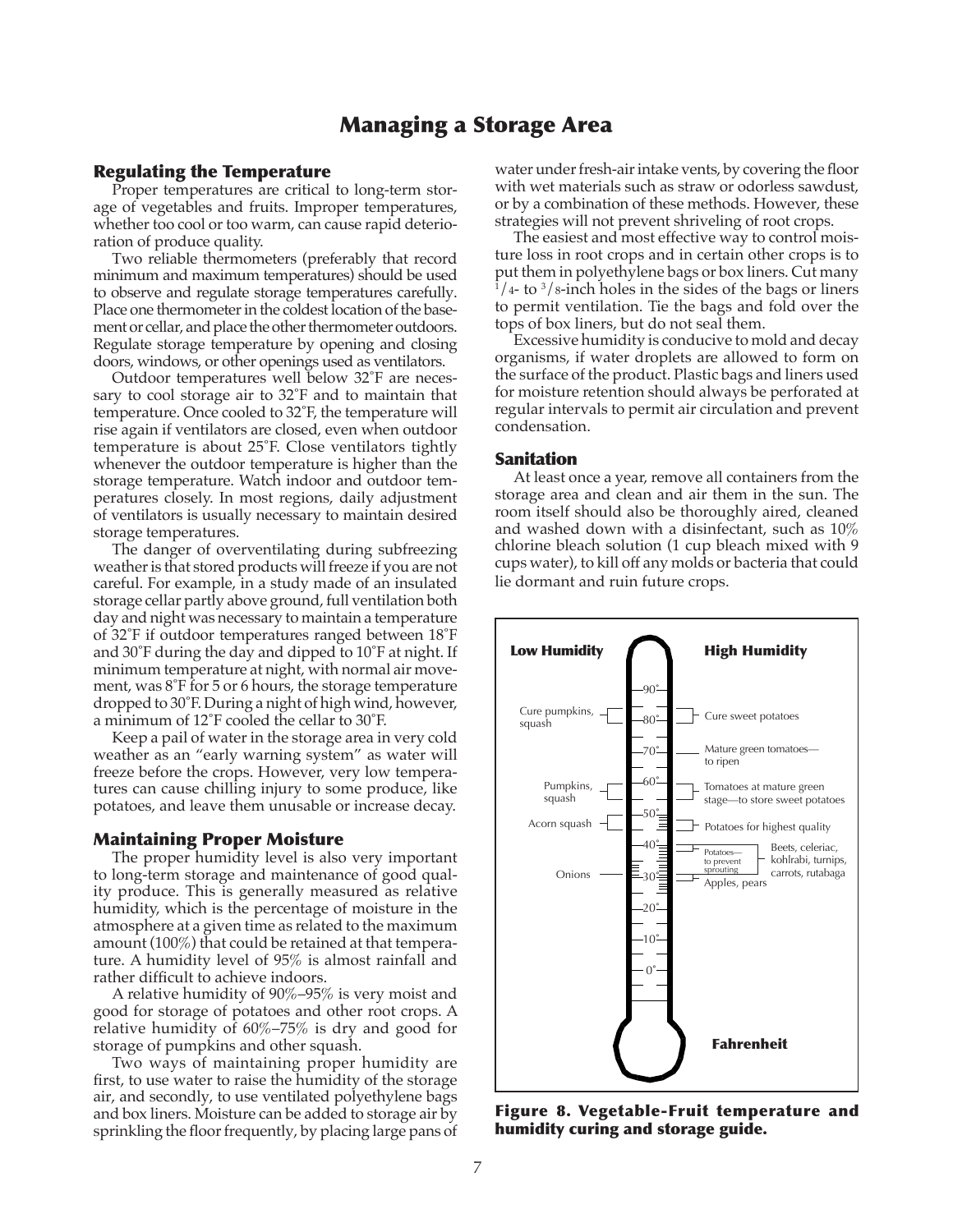## Handling Vegetables and Fruits

Vegetables and fruits that are to be stored should be handled carefully to prevent damage. Give special attention to containers that you use for harvesting and storing. Use containers that have smooth inner surfaces. Protruding wire staples in baskets and hampers are particularly damaging.

Lightweight plastic tubs and buckets are good containers for harvesting. If the soil is sandy, rinse the containers frequently to reduce skin breaks.

Standard apple boxes and lug boxes used for shipping tomatoes, grapes, bananas, and nectarines are good storage containers. Tulip crates provide good ventilation for stored crops.

Discard all crushed, cut, or decaying vegetables and fruits. If damaged or infected garden products are placed in storage, serious losses from decay are likely to occur.

See that vegetables and fruits have as little field heat as possible when you put them in storage. Harvest in early morning, or let the crops cool outdoors overnight before storing them.

Harvest during dry weather, not too soon after a rain, and allow the surface of the product to dry, since wet produce is very much more susceptible to disease. Handle carefully when harvesting and preparing for storage in order to keep bruising to a minimum.

Waxing vegetables for home storage is not recommended, although wax has been used for several years on certain fresh vegetables and fruits to improve their sales appearance and to reduce moisture loss.

#### Separating Fruits and Vegetables

If a large quantity of fruits and vegetables is going to be stored, it is advisable to separate the storage areas or add a central partition in a basement storage area to make two storage areas. Ideally, each area should have its own ventilation system. At least, store fruits and vegetables as far away from each other as possible. Wrapping fruits individually also helps to prevent cross-transfer of odors.

Do not store apples with potatoes or carrots. Ethylene gas produced by apples can cause potatoes to sprout and carrots to become bitter. Potatoes cause apples to take on a musty flavor. Cabbage and turnips can give their odors to celery, pears, and apples. Cabbage, kale, rutabagas, turnips, and winter radishes give off strong odors that could spread through a house, and, therefore, should be stored in outdoor storage areas only.

Figure 9 gives the average storage time for commonly stored fruits and vegetables. Tables 1 and 2 give details for preparation and storage of fruits and vegetables.



Figure 9. Average storage duration for commonly stored produce.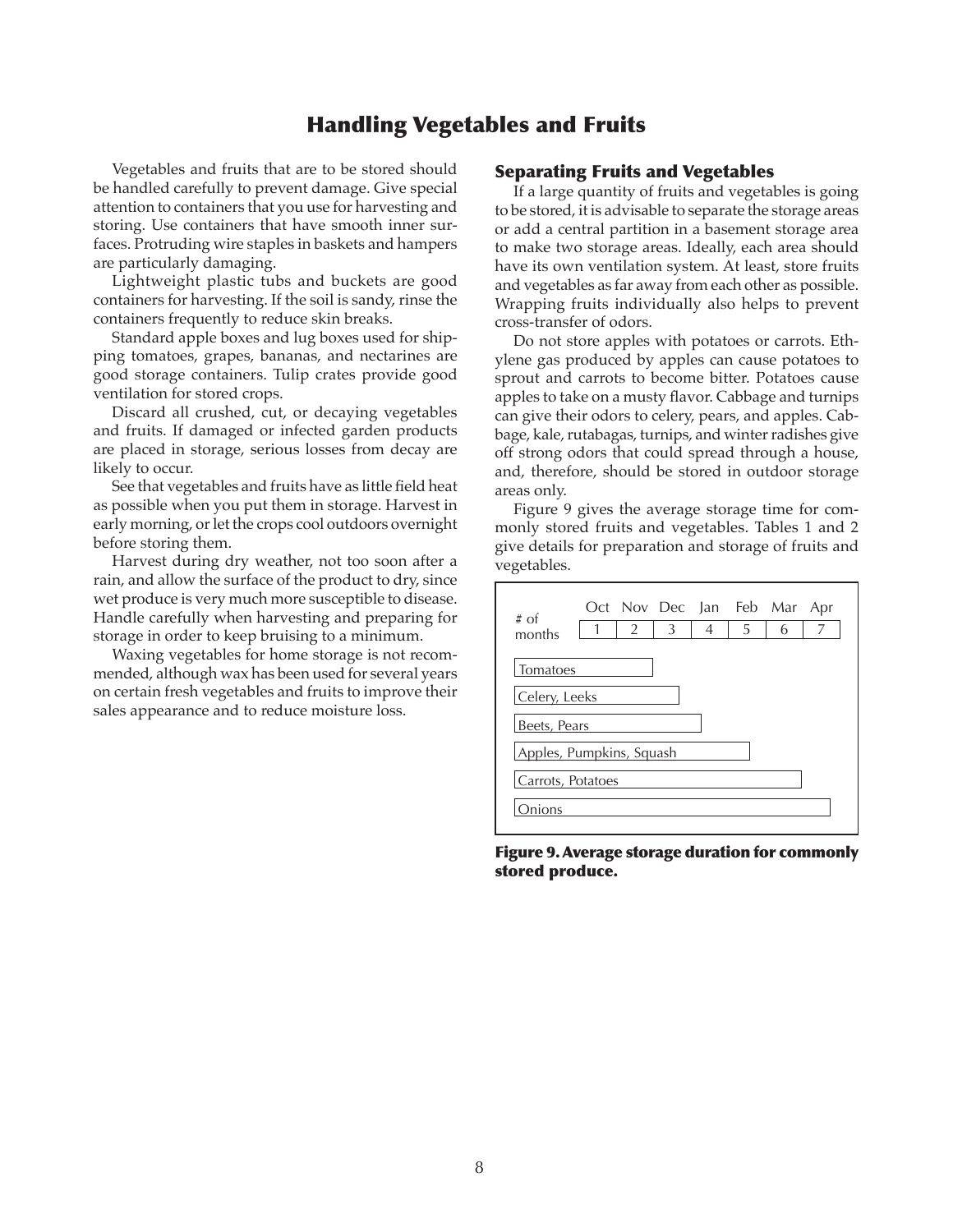|        |                                                                                                                                                                                                                                                                                                                                                               |                 | <b>Storage Conditions</b> |                                                                                                                 |
|--------|---------------------------------------------------------------------------------------------------------------------------------------------------------------------------------------------------------------------------------------------------------------------------------------------------------------------------------------------------------------|-----------------|---------------------------|-----------------------------------------------------------------------------------------------------------------|
| Fruit  | Preparation                                                                                                                                                                                                                                                                                                                                                   | Temperature F°  | Humidity*                 | <b>Storage Life</b>                                                                                             |
| Apples | plastic bags with lots of holes, in<br>boxes, cellars, or insulated boxes in outbuildings at a tem-<br>perature as close to 32°F as possible. Apples ripen about<br>4 times as fast at 50°F than at 32°F and become overripe<br>Store loosely wrapped in<br>rapidly at 70°F.                                                                                  | $32 - 35$       | Very Moist                | 5-7 months<br>$5-7$ months<br>Granny Smith<br>Rome Beauty<br>Late Season<br>Winesap                             |
|        | Pick apples when mature but still hard. Do not mix apples<br>that have glassy spots in flesh (water core, overripe or<br>injured) with good apples.                                                                                                                                                                                                           |                 |                           | 4-5 months<br>4-5 months<br>Northern Spy<br>Mid-Season                                                          |
|        | Length of storage depends on variety. Best for home stor-<br>age are late maturing varieties: Winesap, Rome Beauty,<br>Northern Spy, Newton.                                                                                                                                                                                                                  |                 |                           | Yellow Newton<br>5-6 months<br>Red Delicious<br>$3-4$ months                                                    |
|        | potatoes; apples will pick up off-flavor or cause changes in<br>cabbage, carrots, turnips, or<br>Do not store apples with<br>the vegetables.                                                                                                                                                                                                                  |                 |                           | <b>Golden Delicious</b><br>$2-4$ months<br>$2-3$ months<br>$2-3$ months<br>Early Season<br>McIntosh<br>Jonathan |
| Grapes | lors from other vegetables and<br>fruits. Store alone away from other produce.<br>Grapes readily absorb od                                                                                                                                                                                                                                                    | 32              | Moist                     | 4-6 weeks                                                                                                       |
| Pears  | If held too long or ripened at too high a temperature, they<br>Harvest when mature but still hard and very green; ready<br>to pick when they change from deep green to pale green.<br>Wrap individually in tissue paper and store in cardboard<br>boxes lined with perforated plastic. Store with apples.<br>will break down and become rotten on the inside. | $\overline{31}$ | Very Moist                | $1-2$ months<br>(d'Ajou, Bosc,<br>$2-3$ months<br>Winter Pears<br>Comice)<br><b>Bartlett</b>                    |

Table 1. Fruit preparation and storage. Table 1. Fruit preparation and storage.

\*Relative humidity: Very moist = 90%-95%; Moist = 80%-90%; Dry =  $60\%$ -75%.  $^*$ Relative humidity: Very moist = 90%–95%; Moist = 80%–90%; Dry = 60%–75%.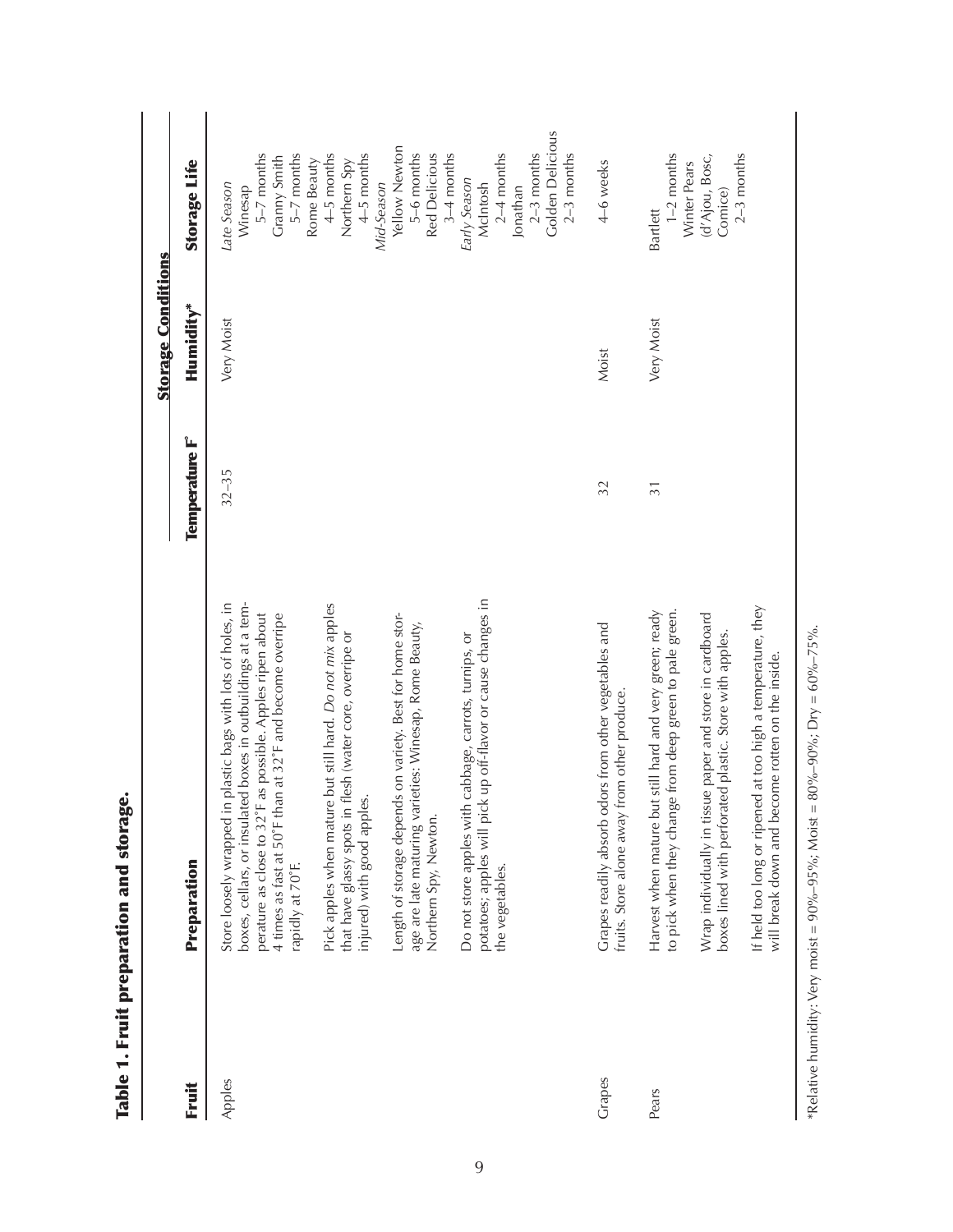|                                                                                                             |                                                                                                                                                                                                                                                                                                                                                                                                                                                                                                                                                       |                | <b>Storage Conditions</b> |                     |
|-------------------------------------------------------------------------------------------------------------|-------------------------------------------------------------------------------------------------------------------------------------------------------------------------------------------------------------------------------------------------------------------------------------------------------------------------------------------------------------------------------------------------------------------------------------------------------------------------------------------------------------------------------------------------------|----------------|---------------------------|---------------------|
| Vegetable                                                                                                   | Preparation                                                                                                                                                                                                                                                                                                                                                                                                                                                                                                                                           | Temperature F° | Humidity*                 | <b>Storage Life</b> |
| Cabbage                                                                                                     | because cabbage odor will spread through house. Do not store with celery,<br>After first frost, pull with root attached. Store in outdoor storage areas (pits,<br>il around roots. Do not store in basement<br>endive, apples, or pears, which pick up cabbage flavor.<br>garbage cans, cellars) with so                                                                                                                                                                                                                                              | 32             | Very moist                | $3-4$ months        |
| Cauliflower                                                                                                 | outer leaves. Wrap and pack with loose moist<br>because it gives off strong odors. Or store in<br>Cut off root. Leave protective<br>sand in outdoor storage area,<br>refrigerator in the basement.                                                                                                                                                                                                                                                                                                                                                    | 32             | Very moist                | $1/2-1$ month       |
| Chinese cabbage<br>Late celery<br>Endive<br>Leeks<br>Kale                                                   | off odors. All others can be stored in a storage<br>to help blanching. Do not store with cabbage. Store kale only in outdoor<br>upright close together in moist sand or soil. Tie leaves of endive together<br>Mulch in the garden until hard frost. Pull with root ball attached. Store<br>storage area, because it gives<br>room.                                                                                                                                                                                                                   | 32             | Very moist                | $1 - 3$ months      |
| Winter radishes<br>Horseradish<br>Rutabagas<br>Root Crops<br>Celeriac<br>Turnips<br>Carrots<br><b>Beets</b> | crown. Store in layers of moist sand, peat, or sphagnum moss or in polyeth-<br>All can be stored in garden by mulching with 1 foot of hay or straw if there<br>are no rodents. Parsnips, salsify and horseradish can withstand freezing but<br>winter radishes only in outdoor storage areas<br>because they give off odors. Other root vegetables can be stored in base-<br>ment storage room. Dig when soil is dry. Cut plant tops 1/2 inch above<br>are injured by alternate freezing and thawing. Dig as needed.<br>Store rutabagas, turnips, and | $32 - 40$      | Very moist                | $3-4$ months        |
| Parsnips<br>Salsify                                                                                         | woody. Store in the lowest areas of basement<br>ylene bags with about four 1/4-inch holes. Storage at 45°F causes them to<br>moistest).<br>sprout new tops and become<br>storage area (usually coldest,                                                                                                                                                                                                                                                                                                                                               |                |                           |                     |
| Onions<br>Garlic                                                                                            | skins are papery and roots completely shriveled and dry. Store in a cool, dry,<br>well-ventilated place, such as an attic, or in an unheated room in well-venti-<br>pers out of sunlight in a well-ventilated place to cure for 2-3 weeks or until<br>those grown from sets are hard to keep. Before storing, spread on newspa-<br>Onions must be mature and dry to keep well. Ones with thick necks and<br>ated containers like mesh bags.                                                                                                           | 32             | Dry                       | $5-8$ months        |
| Peppers, hot                                                                                                | Dry by threading mature fruit onto a string and hang in a well-ventilated<br>place. Peppers should not touch each other.                                                                                                                                                                                                                                                                                                                                                                                                                              | $32 - 50$      | Dη                        | 1 year              |

Table 2. Vegetable preparation and storage. Table 2. Vegetable preparation and storage.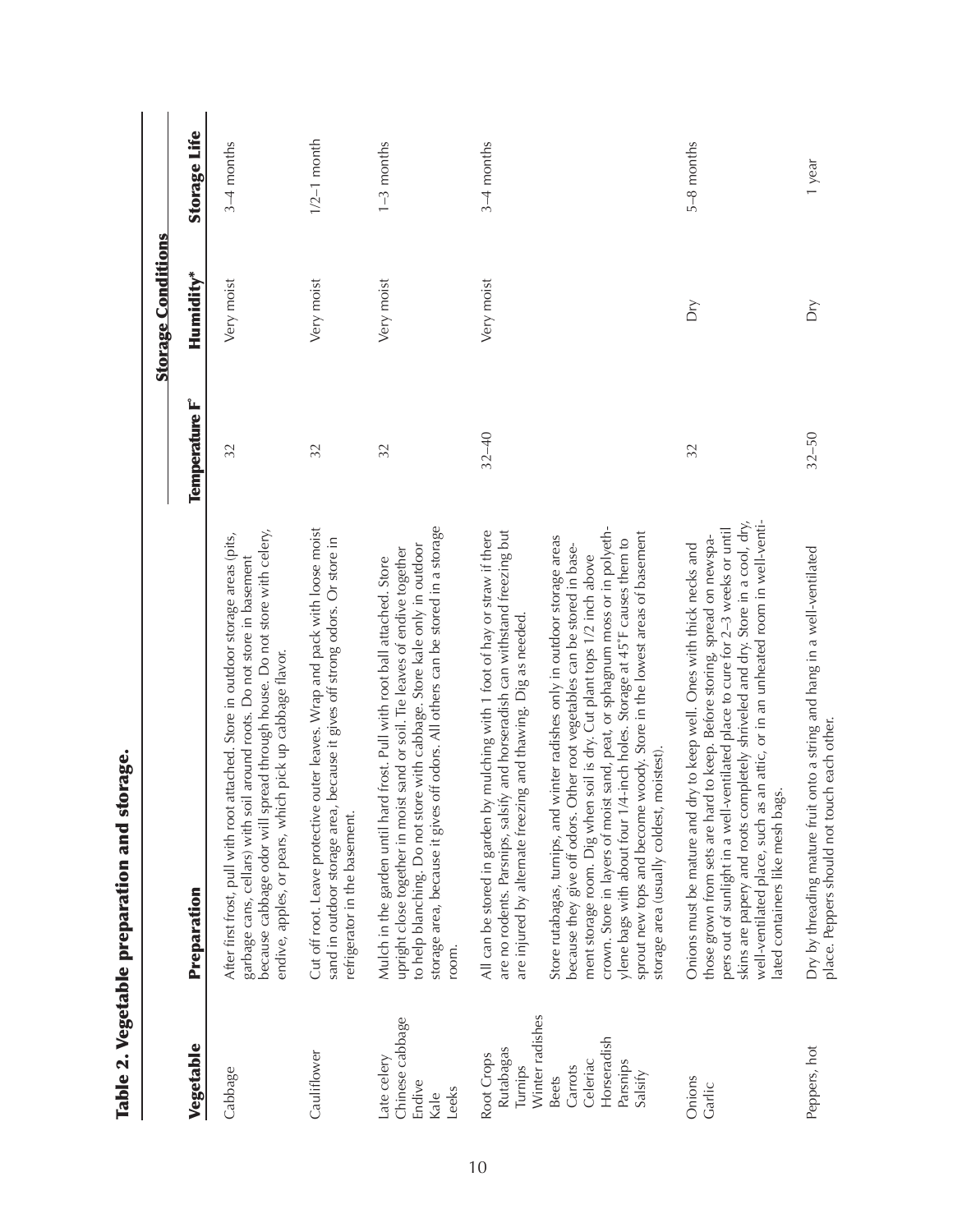|                                                 |                                                                                                                                                                                                                                                                                                                                                                                                                                                                                                                                                                                                                  |                | <b>Storage Conditions</b> |                     |
|-------------------------------------------------|------------------------------------------------------------------------------------------------------------------------------------------------------------------------------------------------------------------------------------------------------------------------------------------------------------------------------------------------------------------------------------------------------------------------------------------------------------------------------------------------------------------------------------------------------------------------------------------------------------------|----------------|---------------------------|---------------------|
| Vegetable                                       | Preparation                                                                                                                                                                                                                                                                                                                                                                                                                                                                                                                                                                                                      | Temperature F° | Humidity*                 | <b>Storage Life</b> |
| Potatoes                                        | died down and when ground is dry. Cure in darkness at 45°F-60°F for 10-14<br>become musty. As optimum temperature for potatoes is higher than for most<br>appear. Sprouting indicates too high storage temperature or may be caused<br>store potatoes and apples together. Apples will<br>onger than early ones. Harvest after vines have<br>in overly sweet flavor. Remove sprouts as they<br>days after harvest. Then store at 40°F in basement storage area. Lower<br>root crops, store them high up in the cellar.<br>temperatures tend to result<br>by gas from apples. Do not<br>ate varieties can be held | $35 - 40$      | Very moist                | $4-9$ months        |
| Most winter squash<br>Pumpkins                  | 50°F or below they are subject to chilling damage. Above 60°F they become<br>pervious to thumbnail scratching. Leave 1 inch of stem. Cure for 10 days at<br>80°F-85°F (usually near a furnace) to harden rinds and heal surface cuts. At<br>Harvest when mature before frost. The skin on mature fruit is hard and im-<br>stringy.                                                                                                                                                                                                                                                                               | $55 - 60$      | Dγ                        | $2-3$ months        |
| Acorn squash                                    | like other squash; they become orange and<br>Do not cure acorn squash<br>stringy at 80°F.                                                                                                                                                                                                                                                                                                                                                                                                                                                                                                                        | $45 - 50$      | δř                        | $1-2$ months        |
| Red sweet peppers<br>(mature green)<br>Tomatoes | one or two layers deep in shallow boxes or trays for ripening. Separate with<br>tomatoes will ripen slowly in 25-28 days. At 65°F-70°F tomatoes will ripen<br>Pick from vigorous vines. Sort tomatoes for ripeness. Pack green tomatoes<br>ayers of paper or individually wrap each tomato. At 55°F mature green<br>faster-in about 14 days. Store in unheated room or airy cellar.                                                                                                                                                                                                                              | $55 - 70$      | Moist                     | 4–6 months          |

\*Relative humidity: Very moist =  $90\% - 95\%$ ; Moist =  $80\% - 90\%$ ; Dry =  $60\% - 75\%$ .  $^*$ Relative humidity: Very moist = 90%–95%; Moist = 80%–90%; Dry = 60%–75%.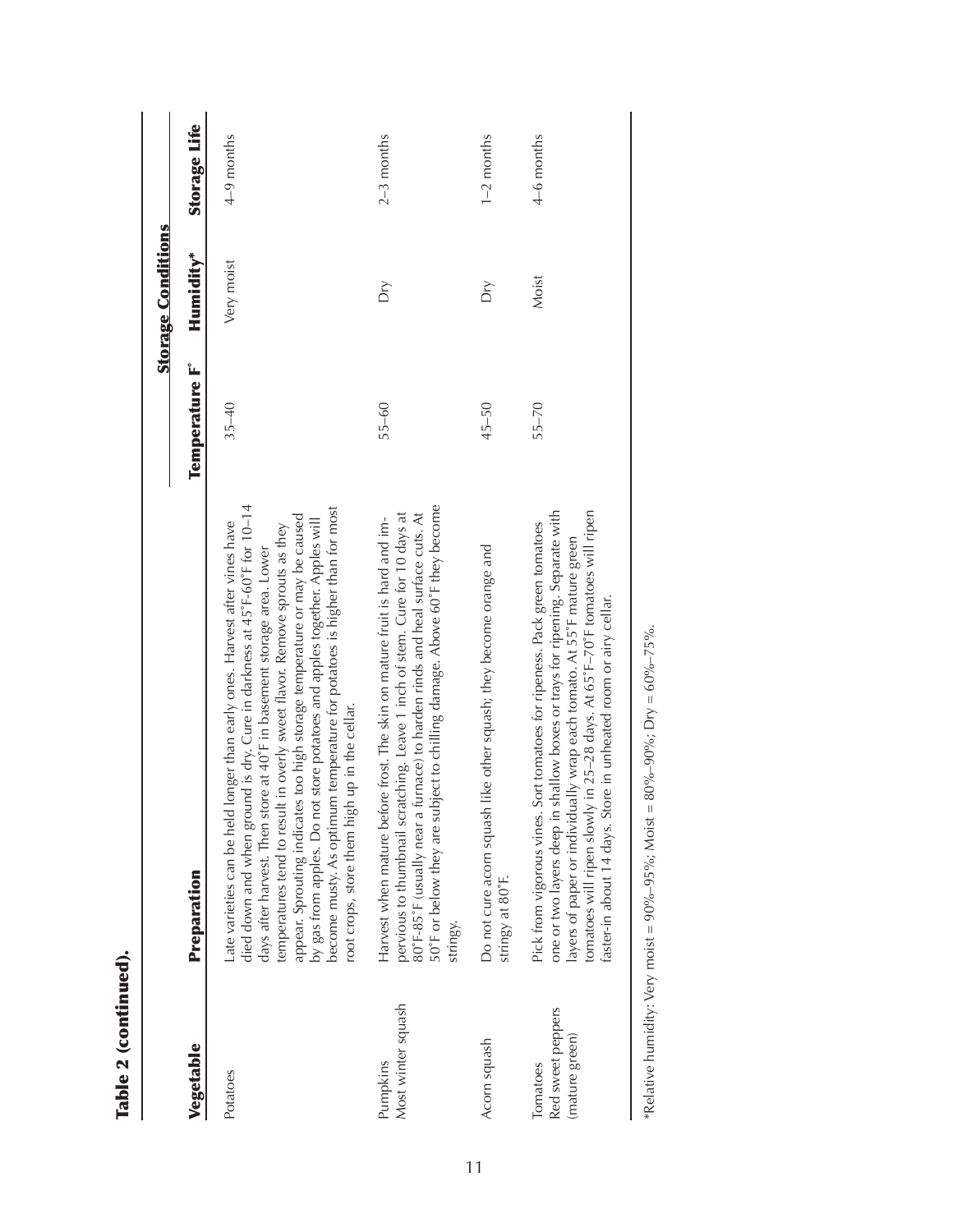## Table 3. Storage of fresh vegetables.

Best storage conditions and expected storage life for vegetable crops under optimum conditions of temperature, humidity and ventilation. For more complete information regarding storage of each crop, refer to The Commercial Storage of Fruits, Vegetables, and Florist and Nursery Stocks (USDA Handbook 66, [http://www.ba.ars.usda.gov/hb66/contents.html\)](http://www.ba.ars.usda.gov/hb66/contents.html).

| <b>Vegetable</b>        | <b>Temperature °F</b> | RH%   | <b>Maximum Storage Time</b> |
|-------------------------|-----------------------|-------|-----------------------------|
| Asparagus               | 32                    | 95    | 3 weeks                     |
| Beans—snap              | 45-50                 | 85-90 | $8-10$ days                 |
| Beans-Lima              | 32                    | 85-90 | 2 weeks                     |
| Beets-topped            | 32                    | 90-95 | 1-3 months                  |
| <b>Broccoli</b>         | 32                    | 90-95 | 1 week                      |
| <b>Brussels</b> sprouts | 32                    | 90-95 | 3-4 weeks                   |
| Cabbage-late            | 32                    | 90-95 | 3-4 months                  |
| Carrots-topped          | 32-34                 | 95    | 4-5 months                  |
| Cauliflower             | 32                    | 90-95 | 2 weeks                     |
| Celery                  | 32                    | $95+$ | 3 months                    |
| Corn                    | 32                    | 90-95 | 8 days                      |
| Cucumbers               | 45-50                 | 95    | 10-14 days                  |
| Eggplants               | 45-50                 | 90-95 | 2-3 weeks                   |
| Endive                  | 32                    | 80-95 | 2-3 weeks                   |
| Garlic-dry              | 32                    | 70-75 | 6-8 months                  |
| Horseradish             | 30-32                 | 90-95 | 10-12 months                |
| Kohlrabi                | 32                    | 90-95 | 2-4 weeks                   |
| Leeks                   | 32                    | 90-95 | 1-3 months                  |
| Lettuce                 | 32                    | 95    | 2-3 weeks (head lettuce)    |
| Mushrooms               | 32                    | 85-90 | 5 days                      |
| Onion sets              | 32                    | 70-75 | 5-7 months                  |
| Onion-dry               | 32                    | 50-70 | 5-9 months                  |
| Parsnips                | 32                    | 95    | 2-4 months                  |
| Peas, green             | 32                    | 95    | 1-2 weeks                   |
| Peppers                 | $45 - 50$             | 85-90 | 8-10 days                   |
| Potatoes-early          | 50                    | 85-90 | 1-3 weeks                   |
| Potatoes-late           | 40                    | 70-75 | 2-3 months                  |
| Pumpkins                | 45-50                 | 70-75 | 2-3 months                  |
| Radish                  | 32                    | 90-95 | 2 weeks                     |
| Rhubarb                 | 32                    | 90-95 | 2-3 weeks                   |
| Rutabaga, turnip        | 32                    | 90-95 | 6 months                    |
| Spinach                 | 32                    | 90-95 | 10-14 days                  |
| Squash-summer           | 45-50                 | 70-75 | 2 weeks                     |
| Squash-winter           | 45-50                 | 70-75 | 6 months                    |
| Tomatoes-ripe           | 50                    | 85-90 | $3-5$ days                  |
| Tomatoes-mature green   | 55-60                 | 85-90 | 2-6 weeks                   |